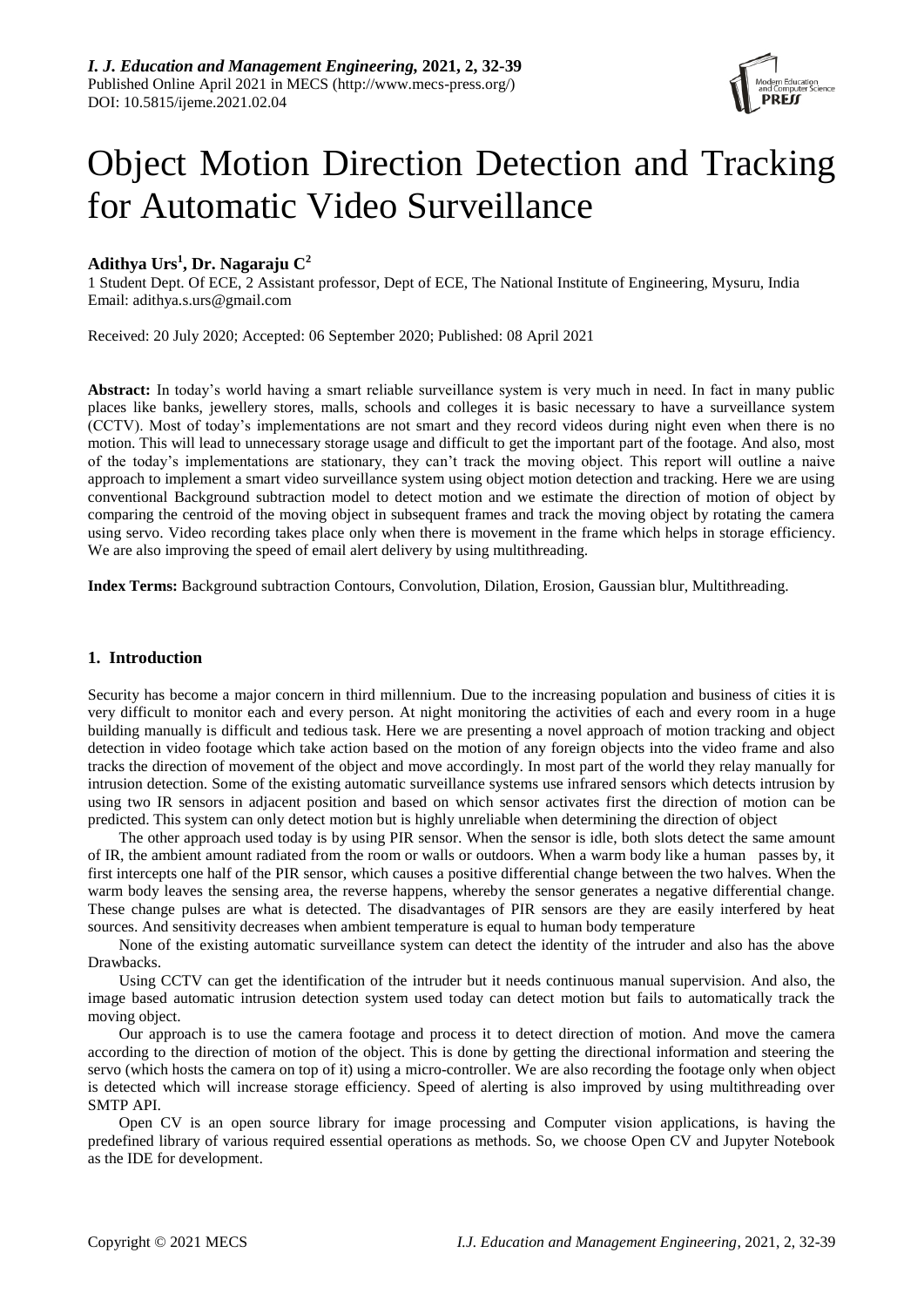# **2. Literature Survey**

[1] Yongxiang Wu, "Research on bank intelligent video image processing and monitoring system based on Open CV"

This paper accomplishes the task of real time surveillance using human detection, Motion tracking and behavior judgement even here background subtraction method is used. The system developed can accurately judge motion and human detection helps in avoiding false alarms.

[2] Neha Gaba, Neelam Barak and shipra Aggarwal. "Motion Detection, Tracking and Classification for Video Surveillance"

Here frame differencing method is used in which background is modeled first and is used as a reference based on which motion is detected.

[3] Khirod Chandra Sahoo; Umesh Chandra Pati "IoT based intrusion detection system using PIR sensor".

Simple cost effective, Iot based always connected to internet so it is very effective in alerting. Use of PIR sensor helps in detecting even in dark environment. But fails to identify the intruder.

Each of the existing surveillance system detects motion but fails to identify the direction of motion and track the moving object. Our main research objective is to detect the direction of motion, also a storage efficient system. Our secondary objective is to improve the speed of email alert delivery in an intrusion detection system.

#### **3. Proposed Methodology**

Our approach for accomplishing the above objective is as follows, we are using background subtraction, which is quite simple model where two subsequent frames of video feed is subtracted to check for difference. This difference helps is detecting motion. On the differential frame we are applying Gaussian blur, Erosion and dilation to enhance the clarity of the moving object. The reasoning behind the usage of the above operations is given in the later section. After estimating the moving object, a contour is drawn around it. The centroid of the object is calculated. Now the relative position of the centroid of the object in subsequent frames gives the directional information. We are using a look-up table stored in the memory to map the angle of rotation of servo with the position of the object. Pyserial library is used to send the positional information of the object from the host computer to micro-controller through serial communication. Email alert delivery which is done by the host computer is improved by using multithreading to get real time performance.

# **4. Hardware and Software**

| 1. Hardware Requirements:                   |                      |                   |                                                            |  |  |
|---------------------------------------------|----------------------|-------------------|------------------------------------------------------------|--|--|
|                                             |                      |                   | Hardware we used to develop the module is as listed below. |  |  |
| Processor                                   |                      |                   | Intel 8th gen i5                                           |  |  |
| <b>RAM</b>                                  |                      |                   | $8GB +$                                                    |  |  |
| Hard disk space                             |                      |                   | $1TB +$                                                    |  |  |
| Controller                                  |                      |                   | Arduino UNO                                                |  |  |
| Sensor                                      |                      |                   | Standard 720p HD Camera                                    |  |  |
| Steering device : Standard metal gear servo |                      |                   |                                                            |  |  |
| 2. Software Requirements:                   |                      |                   |                                                            |  |  |
|                                             |                      |                   | Software required in development is as listed below        |  |  |
| <b>Operating System</b>                     |                      | $\sim$ 100 $\sim$ | Windows 7 or Higher                                        |  |  |
| Language                                    | $\ddot{\phantom{a}}$ |                   | Python 3.7                                                 |  |  |
| Library                                     | $\ddot{\phantom{1}}$ |                   | OpenCV                                                     |  |  |
| <b>IDE</b>                                  |                      |                   | <b>JUPYTER</b><br>$\mathbf{r}$ and $\mathbf{r}$            |  |  |
| Com Protocol                                |                      |                   | Pyserial                                                   |  |  |

# **5. Algorithms**

The above model works on the principle background subtraction which is a very simple but also a very effective model at the same time. Background subtraction was used because it is computationally inexpensive can be run on portable devices and also gives fairly reasonable result.

#### *A. Background subtraction*

This is a quite simple model where subsequent frames of a video are captured and then they are converted to Grey scale and then corresponding pixel of first image is subtracted from the next image. After that each pixel of that corresponding image is compared to a per-set threshold value and if the value is greater than the threshold value it is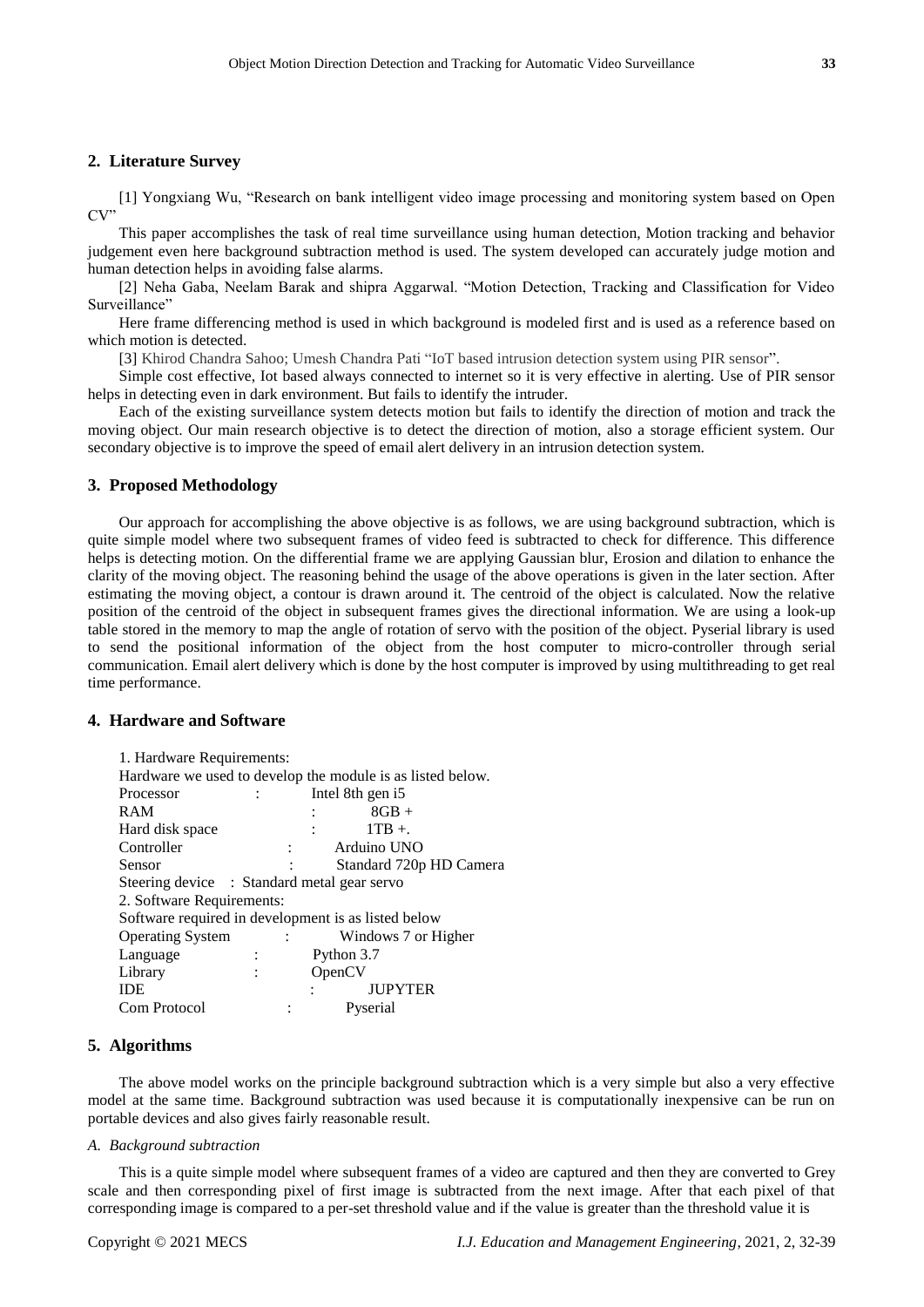considered as one else it is considered as zero by this way a binary image is formed. This binary image gives the data about the motion of object in the frame. The equation for the above operation is shown in equation 1 below.

$$
|P[F(t)]-P[F[t+1]|>Threshold
$$
 (1)

#### *B. Gaussian blur*

Next Gaussian blur is applied which is basically used to reduce the noise of the image. Blurring the image in the sense it also reduces the details of the image but the reduction of noise over weighs the reduction of detail and hence it is used. Gaussian smoothing is also used as a pre-processing stage in computer vision algorithms in order to enhance image structures at different scales. Mathematically, applying a Gaussian blur to an image is the same as convoluting the image with a Gaussian function. The Gaussian function is defined in equation (2).Here x,y represent the pixel coordinates and  $G(x,y)$  represents the function.

$$
G(x, y) = \frac{1}{2\pi\sigma^2} e^{-\frac{x^2 + y^2}{2\sigma^2}}
$$
 (2)

#### *C. Erosion*

Erosion (usually represented by  $\Theta$ ) is one of two fundamental operations (the other being dilation) in image processing from which all other morphological operations are based. It was originally defined for binary images, later being extended to grayscale images, and subsequently to complete latices. Here we take the given binary image as input and a kernel/mask image of specific size. In our case it is a  $5*5$  matrix of unity matrix and then mask the entire image to get the output. The below equation indicates that erosion of matrix A and B is the set of all points z such that B translated by z contained in A. Erosion is used to remove insignificant portion of the binary image like fluctuations, change in lighting condition.

$$
A \Theta B = \{ z \in E \mid B_z \subseteq A \}
$$
 (3)

#### *D. Dilation*

Dilation is the process of magnifying a particular recognized object in the image this is done this algorithm is similar to erosion but here when comparing the kernel matrix with the binary matrix even if full match or partial match of kernel with the image happens it is considered as one. Dilation (usually represented by  $\oplus$ ) is one of the basic operations in mathematical morphology. Originally developed for binary images, it has been expanded first to grayscale images, and then to complete latices. The dilation operation usually uses a structuring element for probing and expanding the shapes contained in the input image. The equation for dilation operation is given below. Dilation is used to magnify the significant part of the image i.e. moving object.

$$
A \oplus B = \bigcup_{b \in B} A_b \tag{4}
$$

#### *E. Contours*

After the binary image is processed and contains only the essential information it is now time to find contours. This is nothing but an edge detection algorithm which draws the boundaries around a moving object this is helpful in visualizing the part of the frame in which moving object is detected for this we are using chain approximation which is quite optimistic computationally for this purpose.

After finding the contours it is drawn in every frame of the image and displayed. If no motion is detected an empty array is returned based on this motion detected or no motion detected message is printed. Now that we know about contours, we have to make sure whether the contour is of reasonable size or not for this we find the largest contour in the frame. This is done by comparing the area of each contour in a particular frame. Now the centroid of the contour is calculated by using mid-point formula, a widely used mathematical formula for finding the mid-point of object in 2D plane.

#### *F. Multithreading*

We are using the G mail service for connecting to the server attaching the snapshot. The overhead when sending an email can be unpredictable as it depends on many factors like network connection, latency, server availability. So, this may slow down the performance. The system performance fell well below acceptable level due to the overhead of connecting to server establishing connection and sending a mail.

This problem is dealt using multithreading library and concurrently sending the email and processing the incoming stream of images A web-based alerting system was developed using SMTP API to send the mail to alert the user regarding suspicious activities. The average overhead of 1-2sec per 5 frames without multithreading was reduced to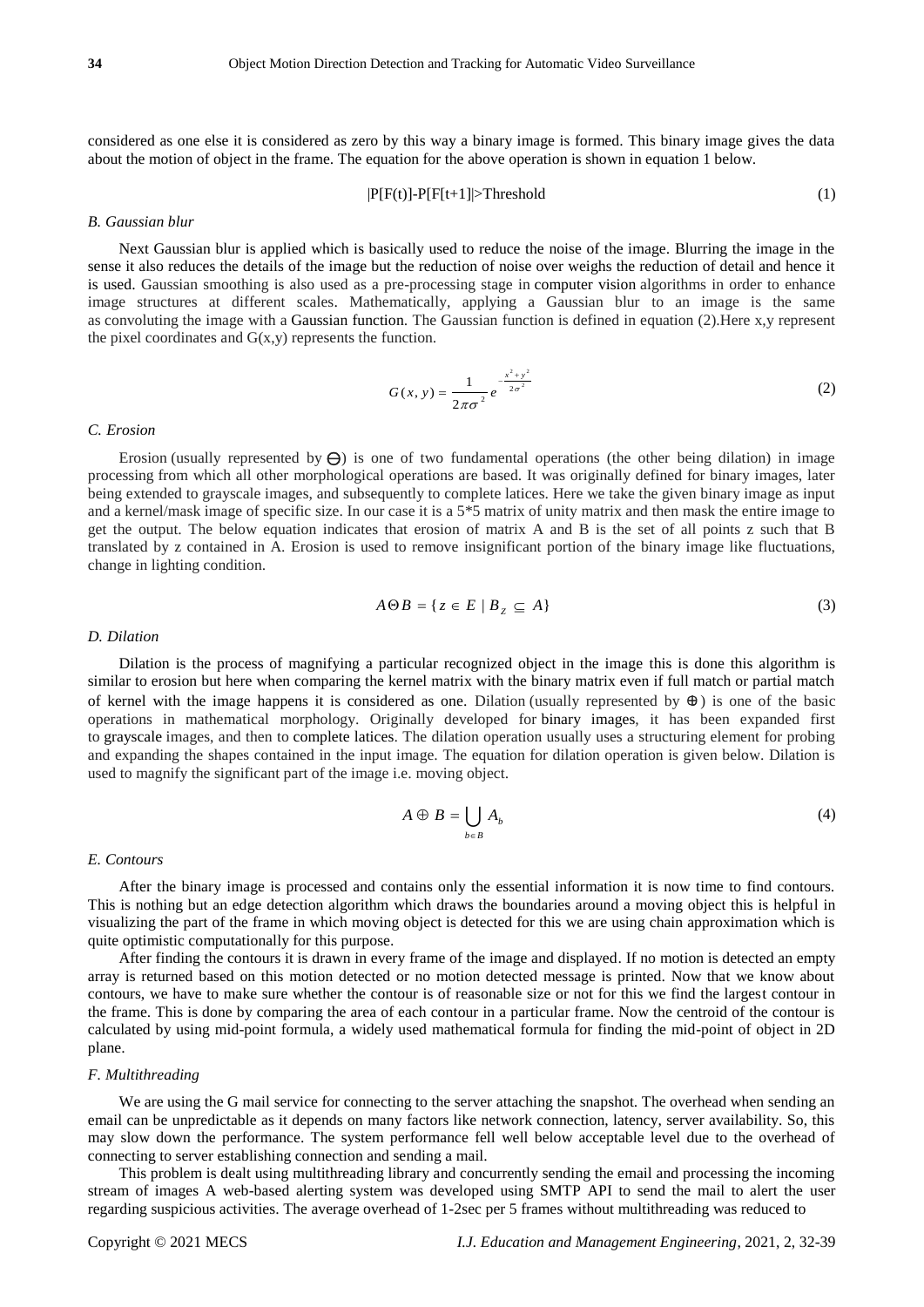zero latency by using multithreading.

# **6. Figures and Tabels**

In this section we will be presenting the block diagram for all the operation proposed in the algorithm above. Fig 1 presents the background subtraction algorithm. Fig 2 presents all the prepossessing morphological operations. Fig 3 and Fig 4 presents the email delivery system without and with multithreading.



Fig.2. All pre-processing operations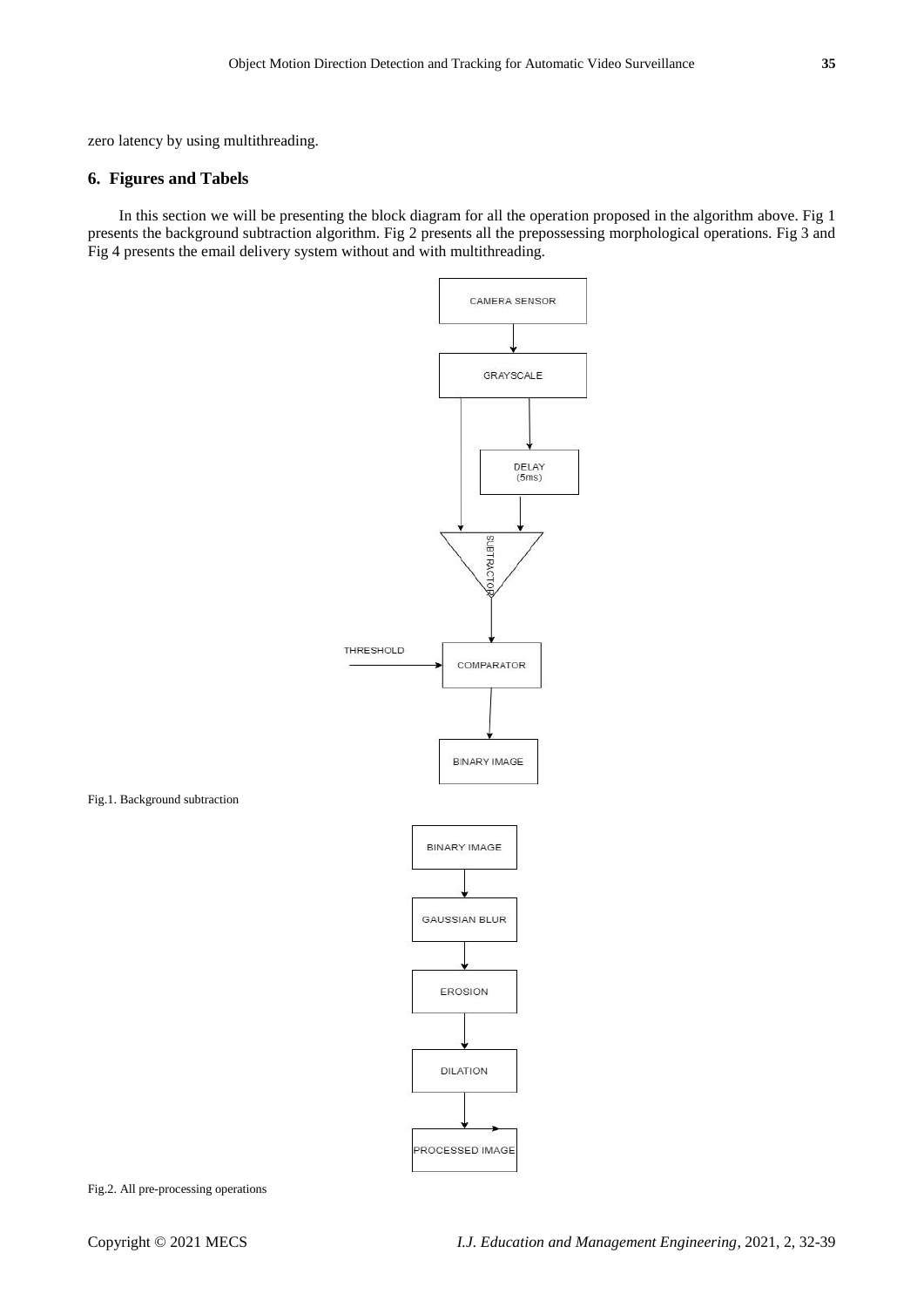

Fig.4. With using multithreading

# **7. Results and Discussions**

## *A. Motion Detection*

We got good results in terms of motion detection; Sensitivity of motion was optimal so it is detected only if significant motion has occurred. The threshold value for pixel variation was kept at 90 to 200 for a max value of 255. And the area sensitivity was about 1400 pixels square for an image of dimension 720\*1280 in resolution.

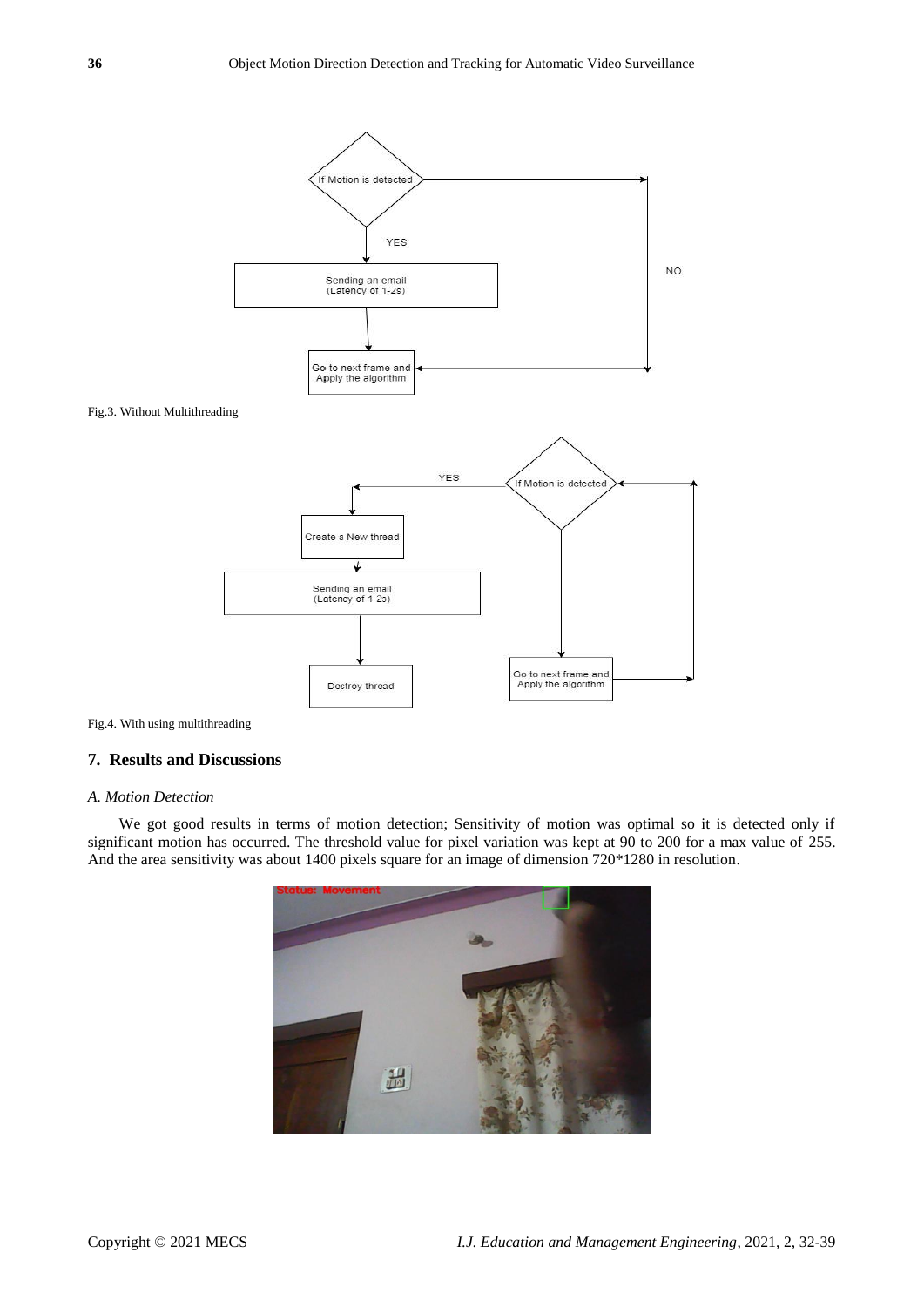

Fig.5. Movement



Fig.6. No Movement

## *B. Direction detection*

Direction detection was implemented by comparing the centroid of the moving object in the subsequent frames if the centroid is greater in the next frame it is moving left else moving right, Due to lots of errors and ambiguity in this method. We mapped the horizontal pixel value of centroid of the pixel value to the angle of rotation of the servo the result of the above is tabulated below.

Table 1

| Position of moving object  | ASCII value of 8-bit serial | Angle of servo rotation |  |
|----------------------------|-----------------------------|-------------------------|--|
| In horizontal              | code                        |                         |  |
| $x \le 100$                | $\bf{0}$                    | 170                     |  |
| $x>100$ and $x\leq 200$    | 1                           | 153                     |  |
| $x > 200$ and $x < = 300$  | $\overline{c}$              | 136                     |  |
| $x > 300$ and $x < = 400$  | 3                           | 119                     |  |
| $x > 400$ and $x < = 500$  | 4                           | 102<br>85               |  |
| $x > 500$ and $x \le 600$  | 5                           |                         |  |
| $x > 600$ and $x < = 700$  | 6                           | 68                      |  |
| $x > 700$ and $x < = 800$  | 7                           | 51                      |  |
| $x > 900$ and $x \le 1000$ | 8                           | 34                      |  |
| $x > 1000$ and $x < 1100$  | 9                           | 17                      |  |

# *C. Storage efficiency*

Here we got an average efficiency of 20 to 30%. This efficiency will not only serve as a storage solution but also as an easy way of searching only the essential part of the video feed, so easy to find the most required part in the video. Due to the alarming rate in which data is getting generated in today's contemporary world. This serves as a vital aspect of storage efficiency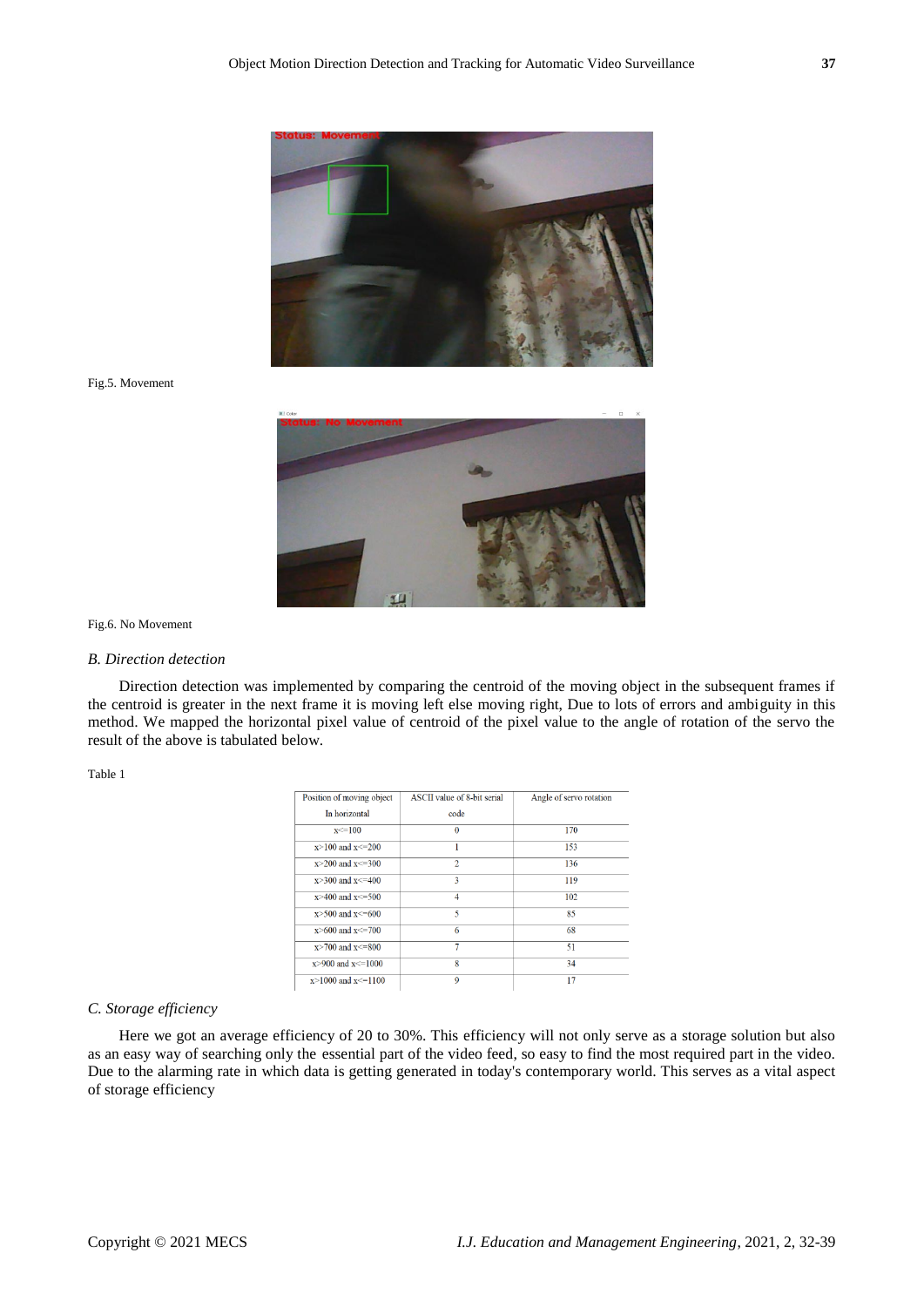| тты по         |       | <b>OTIGHET VIGCO SIZC</b> | Opunnzeu viueo size   |  |
|----------------|-------|---------------------------|-----------------------|--|
|                |       | (in MB)                   | (im MB)               |  |
| 1              | 10.52 |                           | 8.38                  |  |
| $\overline{c}$ | 20    |                           | 15.58                 |  |
| 3              | 5.2   |                           | 3.52                  |  |
| $\overline{4}$ | 15.4  |                           | 12.2                  |  |
| Trial no       |       |                           | Efficiency (in $\%$ ) |  |
| 1              |       |                           | 21.35                 |  |
| $\overline{c}$ |       | 23.1                      |                       |  |
| 3              |       |                           | 33.3                  |  |
| 4              |       | 21.8                      |                       |  |
|                |       |                           |                       |  |

 $0.44$  and  $0.44$  and  $0.44$ 

 $\overline{1}$  . On the first state of  $\overline{1}$ 

 $7.3.1.$ 

Table 2

#### **8. Conclusion**

We have successfully designed and developed a video surveillance system that can track the direction of motion of an object and if two or more objects move simultaneously the object which has the larger dimension will be considered. And if the object is about to move out of the frame the camera moves accordingly so that the object in motion will be in the center of the frame. Also, the camera only records when it detects Motion so that storage redundancy can be eliminated and can be made highly efficient.The email delivery alerting system is also improved by using multithreading.This will advance the existing intrusion detection system to not only detect but track the moving object and also alert the user in real time.

# **Acknowledgement**

We wish to express our heartily gratitude to Dr. Rohini Nagapadma, Ph.D., Principal, *The National Institute of Engineering, Mysuru, India*, for encouraging us to complete this accomplishment. We would like to thank our parents and also the faculty of, The *National Institute of Engineering, Mysuru, India*, for their valuable ideas, blueprint and support throughout the completion.

# **References**

- [1] Arghava, Keivani Jules-Raymon-Tapamo, Farzad Ghayoor "*Motion-based Moving Object Detection and Tracking using Automatic K-means*", IEEE African 2017 Proceedings.
- [2] Shesha shah and P.S Sastry Published "*Object tracking using motion direction detection*" in Indian Institute of Science Bangalore.
- [3] M Sahasri and C. Gireesh Published "*Object motion Detection and tracking for video Surveillance*" International journal of engineering trends and technology (IJETT) April 2017.
- [4] Srinivasan.K, Porkumaran.K, and G. Sainarayan.2010." *Improved Background subtraction Techniques for security in Video Applications*".
- [5] Kaman Kohli, Jatinder pal Singh and Anshul Kumar "*Motion detection algorithm*".
- [6] Omar Elharrouss, Noor Al-Maadeed, Somaya Al-Maadeed "*Motion Detection, Tracking and Classification for Automated Video Surveillance"* Department of Computer Science and Engineering, Qatar University, IEEE Conference 2019.
- [7] MANZANERA, Antoine et RICHEFEU, Julien C. A new motion detection algorithm based on Σ–Δ background estimation. Pattern Recognition Letters, 2007, vol. 28, no 3, p. 320-328.
- [8] CHENG, Fan-Chieh, HUANG, Shih-Chia, et RUAN, Shanq-Jang. Illumination-sensitive background modeling approach for accurate moving object detection.Broadcasting, IEEE Transactions on, 2011, vol. 57, no 4, p. 794-801.
- [9] WANG, Yong, LU, Qian, WANG, Dianhong, et al. Compressive background modeling for foreground extraction. Journal of Electrical and Computer Engineering, 2015, vol. 2015, p. 13.
- [10] LIN, Dazhen, CAO, Donglin, et ZENG, Hualin. Improving motion state change object detection by using block background context. In : Computational Intelligence (UKCI), 2014 14th UK Workshop on. IEEE, 2014. p. 1-6.
- [11] GHAEMINIA, Mohammad Hossein et SHOKOUHI, Shahryar Baradaran. Adaptive background model for moving objects based on PCA. In : Machine Vision and Image Processing (MVIP), 2010 6th Iranian. IEEE, 2010. p. 1-4.
- [12] LIAO, Shengcai, ZHAO, Guoying, KELLOKUMPU, Vili, et al. Modeling pixel process with scale invariant local patterns for background subtraction in complex scenes. In : Computer Vision and Pattern Recognition (CVPR), 2010 IEEE Conference on. IEEE, 2010. p. 1301-1306.
- [13] M. Botha, R. Solms, "Utilizing Neural Networks For Effective Intrusion Detection", ISSA, 2004.
- [14] Anup Goyal, Chetan Kumar, "GA-NIDS: A Genetic Algorithm based Network Intrusion Detection System", 2008.
- [15] Lee W., Stolfo S., and Mok K., "Adaptive Intrusion Detection: A Data Mining Approach," Artificial Intelligence Review, 14(6), December 2000, pp. 533-567.